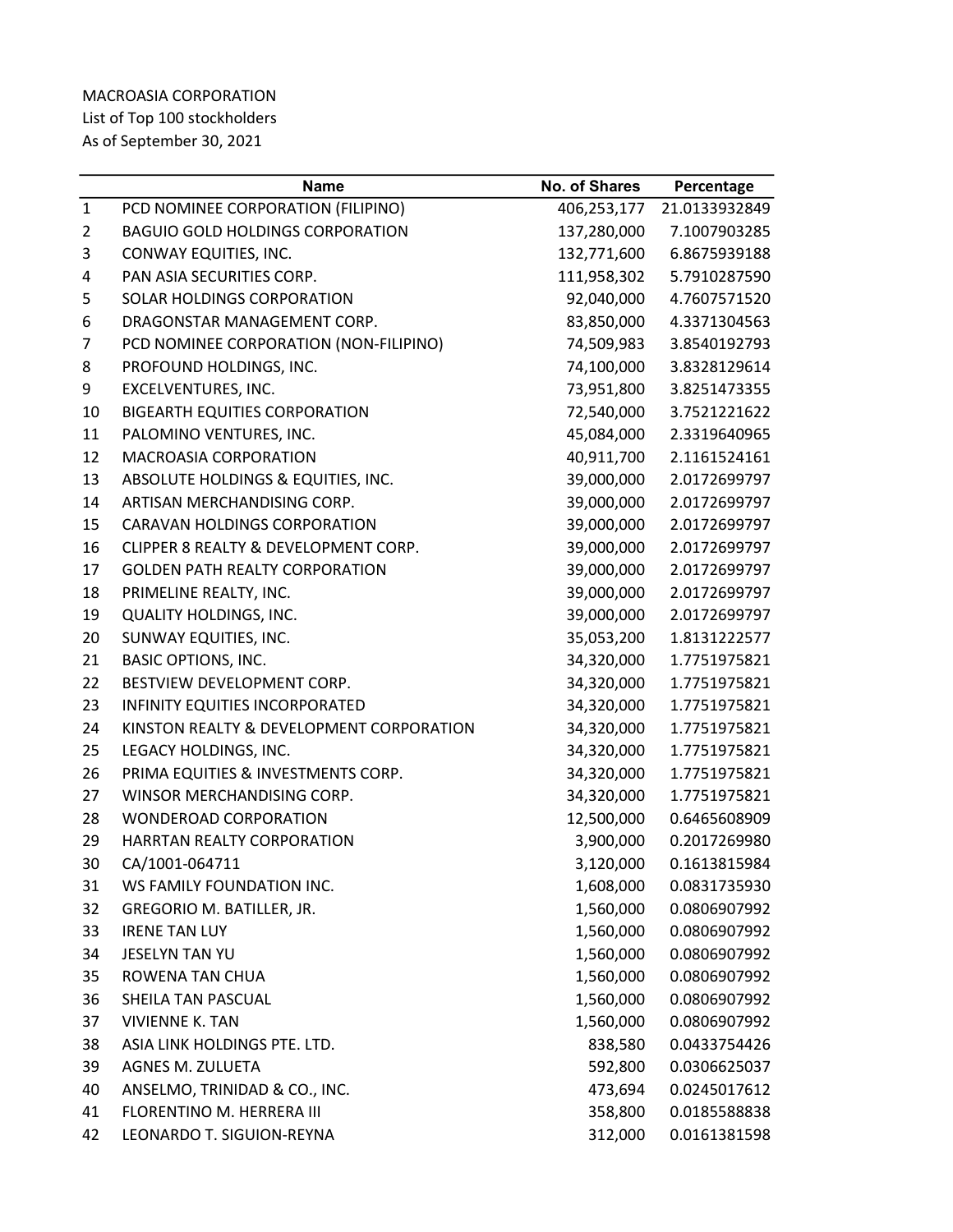| 43 | <b>BENJAMIN TIONG SIN AI</b>            | 234,000 | 0.0121036199 |
|----|-----------------------------------------|---------|--------------|
| 44 | <b>EMILIO C. YU</b>                     | 234,000 | 0.0121036199 |
| 45 | <b>ANTONIO B. CHENG</b>                 | 195,000 | 0.0100863499 |
| 46 | JAIME J. BAUTISTA                       | 195,000 | 0.0100863499 |
| 47 | JOSEPH T. CHUA                          | 195,000 | 0.0100863499 |
| 48 | LUCIO K. TAN, JR.                       | 195,000 | 0.0100863499 |
| 49 | MARIANO C. TANENGLIAN                   | 195,000 | 0.0100863499 |
| 50 | MOTORTRADE NATIONWIDE CORPORATION       | 195,000 | 0.0100863499 |
| 51 | LOZANO A. TAN                           | 179,400 | 0.0092794419 |
| 52 | <b>DIONISIO ONG</b>                     | 174,096 | 0.0090050932 |
| 53 | <b>CARLOS DYHONGPO</b>                  | 162,240 | 0.0083918431 |
| 54 | <b>BEN C. TIU</b>                       | 156,000 | 0.0080690799 |
| 55 | <b>CARMEN K. TAN</b>                    | 156,000 | 0.0080690799 |
| 56 | ENRIQUE M. ABOITIZ, JR.                 | 156,000 | 0.0080690799 |
| 57 | <b>HECTOR FLORENTO</b>                  | 156,000 | 0.0080690799 |
| 58 | JOSEPH LIM A/C ILIMJS01                 | 156,000 | 0.0080690799 |
| 59 | LUCIO C. TAN                            | 156,000 | 0.0080690799 |
| 60 | LUCIO CHEN TAN III                      | 156,000 | 0.0080690799 |
| 61 | MARIXI R. PRIETO                        | 156,000 | 0.0080690799 |
| 62 | MICHAEL G. TAN                          | 156,000 | 0.0080690799 |
| 63 | SAMUEL CANG UY                          | 156,000 | 0.0080690799 |
| 64 | <b>GEORGE SYCIP</b>                     | 150,000 | 0.0077587307 |
| 65 | <b>KYLE ELLIS CHEN TAN</b>              | 124,800 | 0.0064552639 |
| 66 | <b>EDUARDO TAN LUY</b>                  | 120,000 | 0.0062069846 |
| 67 | ANNIE CHU CHUA                          | 109,200 | 0.0056483559 |
| 68 | JOSEPH CHUA & CO., INC.                 | 108,357 | 0.0056047519 |
| 69 | <b>BONIFACIO YAO</b>                    | 93,600  | 0.0048414480 |
| 70 | ANGEL DY                                | 78,000  | 0.0040345400 |
| 71 | ANTONIO S. DY (VSK-38)                  | 76,440  | 0.0039538492 |
| 72 | LO LAN YING                             | 73,320  | 0.0037924676 |
| 73 | ONG SECURITIES CORPORATION              | 54,108  | 0.0027987293 |
| 74 | <b>GEORGE D. TAN</b>                    | 53,976  | 0.0027919017 |
| 75 | IMPERIAL, DE GUZMAN, ABALOS & CO., INC. | 49,998  | 0.0025861401 |
| 76 | I. ACKERMAN & CO., INC.                 | 47,080  | 0.0024352069 |
| 77 | TEE LING KIAT &/OR LEE LIN HO           | 39,390  | 0.0020374427 |
| 78 | MA. THERESA T. DEFENSOR A/C IDEFMA01    | 39,000  | 0.0020172700 |
| 79 | E. SANTAMARIA & CO., INC.               | 38,906  | 0.0020124078 |
| 80 | <b>EBC SECURITIES CORPORATION</b>       | 37,050  | 0.0019164065 |
| 81 | G.D. TAN & CO., INC.                    | 35,232  | 0.0018223707 |
| 82 | R. COYIUTO SECURITIES, INC.             | 35,175  | 0.0018194223 |
| 83 | <b>ZENAID YAP GO</b>                    | 35,100  | 0.0018155430 |
| 84 | MARIANO YU & CO., INC.                  | 33,360  | 0.0017255417 |
| 85 | BA SECURITIES, INC.                     | 31,200  | 0.0016138160 |
| 86 | LILY S. HO                              | 31,200  | 0.0016138160 |
| 87 | SECURITIES SPECIALIST, INC.             | 30,763  | 0.0015912122 |
| 88 | <b>NENITA CHING</b>                     | 28,080  | 0.0014524344 |
| 89 | WEE AH KEE                              | 27,150  | 0.0014043303 |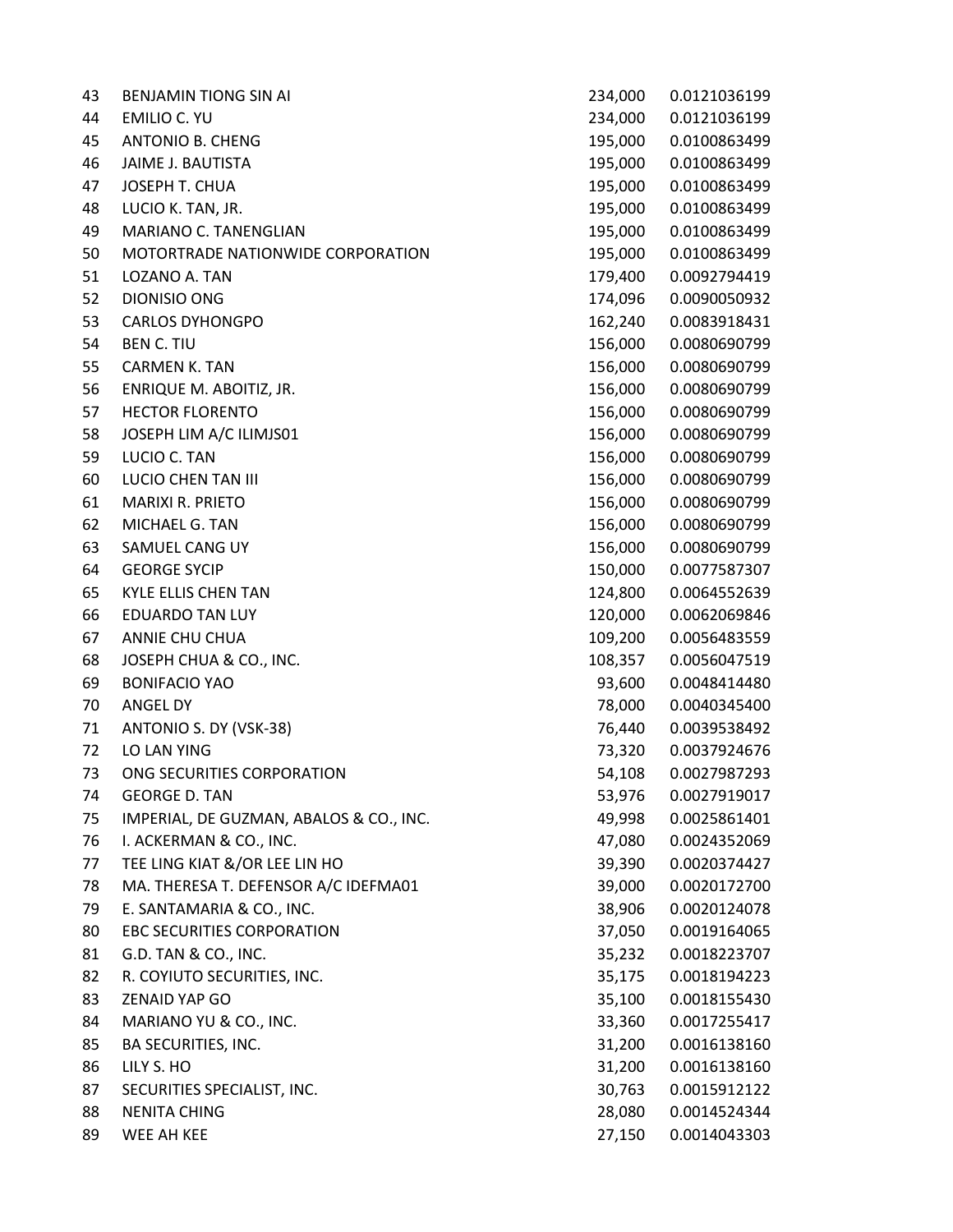|     | <b>Total</b>                     | 1,932,131,483 | 99.9392522422 |
|-----|----------------------------------|---------------|---------------|
| 100 | H. E. BENNETT SECURITIES, INC.   | 17,680        | 0.0009144957  |
| 99  | R & L INVESTMENT, INC.           | 17,877        | 0.0009246855  |
| 98  | RAYMUNDO R. VALENZUELA           | 19,500        | 0.0010086350  |
| 97  | OSCAR NG TAN                     | 19,500        | 0.0010086350  |
| 96  | J.T. FLORES JR. & CO., INC.      | 19,562        | 0.0010118419  |
| 95  | ALFONSO UY                       | 20,841        | 0.0010779980  |
| 94  | DAVID GO SECURITIES CORP.        | 21,184        | 0.0010957397  |
| 93  | TIONG SECURITIES, INC.           | 21,933        | 0.0011344816  |
| 92  | ASIAN APPRAISAL HOLDINGS, INC.   | 22,285        | 0.0011526888  |
| 91  | KENNETH C. ASUNCION A/C IASUKE01 | 23,400        | 0.0012103620  |
| 90  | ANSALDO, GODINEZ & CO., INC.     | 25,864        | 0.0013378121  |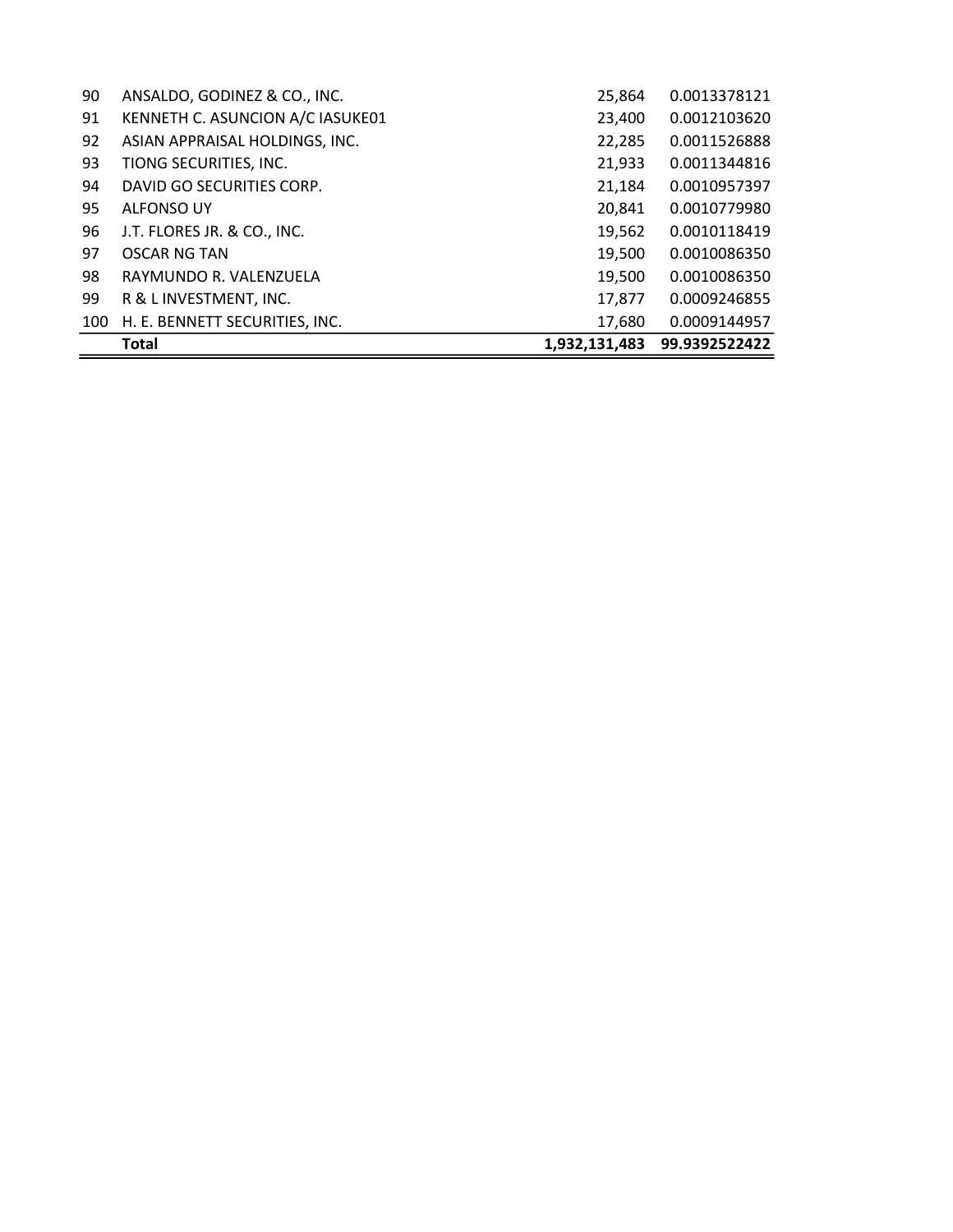## **OUTSTANDING BALANCES FOR A SPECIFIC COMPANY**

## Company Code - MAC000000000

| Business Date: September 30, 2021                 |                 |
|---------------------------------------------------|-----------------|
| <b>BPNAME</b>                                     | <b>HOLDINGS</b> |
| UPCC SECURITIES CORP.                             | 129,120         |
| A & A SECURITIES, INC.                            | 119,760         |
| <b>ABACUS SECURITIES CORPORATION</b>              | 43,083,292      |
| <b>PHILSTOCKS FINANCIAL INC</b>                   | 4,892,427       |
| A. T. DE CASTRO SECURITIES CORP.                  | 237,600         |
| ALPHA SECURITIES CORP.                            | 405,600         |
| <b>BA SECURITIES, INC.</b>                        | 1,156,616       |
| AP SECURITIES INCORPORATED                        | 4,602,334       |
| ANSALDO, GODINEZ & CO., INC.                      | 1,030,142       |
| AB CAPITAL SECURITIES, INC.                       | 2,385,917       |
| <b>SB EQUITIES, INC.</b>                          | 21,254,208      |
| ASIA PACIFIC CAPITAL EQUITIES & SECURITIES CORP.  | 43,000          |
| ASIASEC EQUITIES, INC.                            | 66,170          |
| <b>ASTRA SECURITIES CORPORATION</b>               | 5,528,210       |
| CHINA BANK SECURITIES CORPORATION                 | 1,751,500       |
| BELSON SECURITIES, INC.                           | 12,607,092      |
| BENJAMIN CO CA & CO., INC.                        | 19,500          |
| B. H. CHUA SECURITIES CORPORATION                 | 15,600          |
| JAKA SECURITIES CORP.                             | 8,620           |
| BPI SECURITIES CORPORATION                        | 23,605,086      |
| CAMPOS, LANUZA & COMPANY, INC.                    | 80,040          |
| SINCERE SECURITIES CORPORATION                    | 361,860         |
| CTS GLOBAL EQUITY GROUP, INC.                     | 1,503,660       |
| TRITON SECURITIES CORP.                           | 2,449,448       |
| <b>IGC SECURITIES INC.</b>                        | 25,668          |
| CUALOPING SECURITIES CORPORATION                  | 780             |
| DAVID GO SECURITIES CORP.                         | 670,170         |
| DIVERSIFIED SECURITIES, INC.                      | 113,531         |
| E. CHUA CHIACO SECURITIES, INC.                   | 664,862         |
| <b>EAST WEST CAPITAL CORPORATION</b>              | 1,390           |
| <b>EASTERN SECURITIES DEVELOPMENT CORPORATION</b> | 1,256,562       |
| EQUITIWORLD SECURITIES, INC.                      | 335,680         |
| EVERGREEN STOCK BROKERAGE & SEC., INC.            | 1,527,890       |
| <b>FIRST ORIENT SECURITIES, INC.</b>              | 936,780         |
| FIRST INTEGRATED CAPITAL SECURITIES, INC.         | 1,128,000       |
| F. YAP SECURITIES, INC.                           | 521,097         |
| AURORA SECURITIES, INC.                           | 918,000         |
| <b>GLOBALINKS SECURITIES &amp; STOCKS, INC.</b>   | 345,710         |
| <b>JSG SECURITIES, INC.</b>                       | 202,250         |
| GOLDSTAR SECURITIES, INC.                         | 1,822,800       |
| <b>GUILD SECURITIES, INC.</b>                     | 8,421,764       |
| HDI SECURITIES, INC.                              | 2,046,800       |
| H. E. BENNETT SECURITIES, INC.                    | 32,412          |
| HK SECURITIES, INC.                               | 1,560           |
| II. ACKERMAN & CO., INC.                          | 8,938           |
| I. B. GIMENEZ SECURITIES, INC.                    | 564,680         |
| INVESTORS SECURITIES, INC,                        | 770,635         |
| IMPERIAL,DE GUZMAN,ABALOS & CO.,INC.              | 65,510          |
| INTRA-INVEST SECURITIES, INC.                     | 6,600           |
| ASIAN CAPITAL EQUITIES, INC.                      | 10,920          |
| J.M. BARCELON & CO., INC.                         | 15,000          |
| VALUE QUEST SECURITIES CORPORATION                | 782,400         |
| <b>STRATEGIC EQUITIES CORP.</b>                   | 3,551,733       |
|                                                   |                 |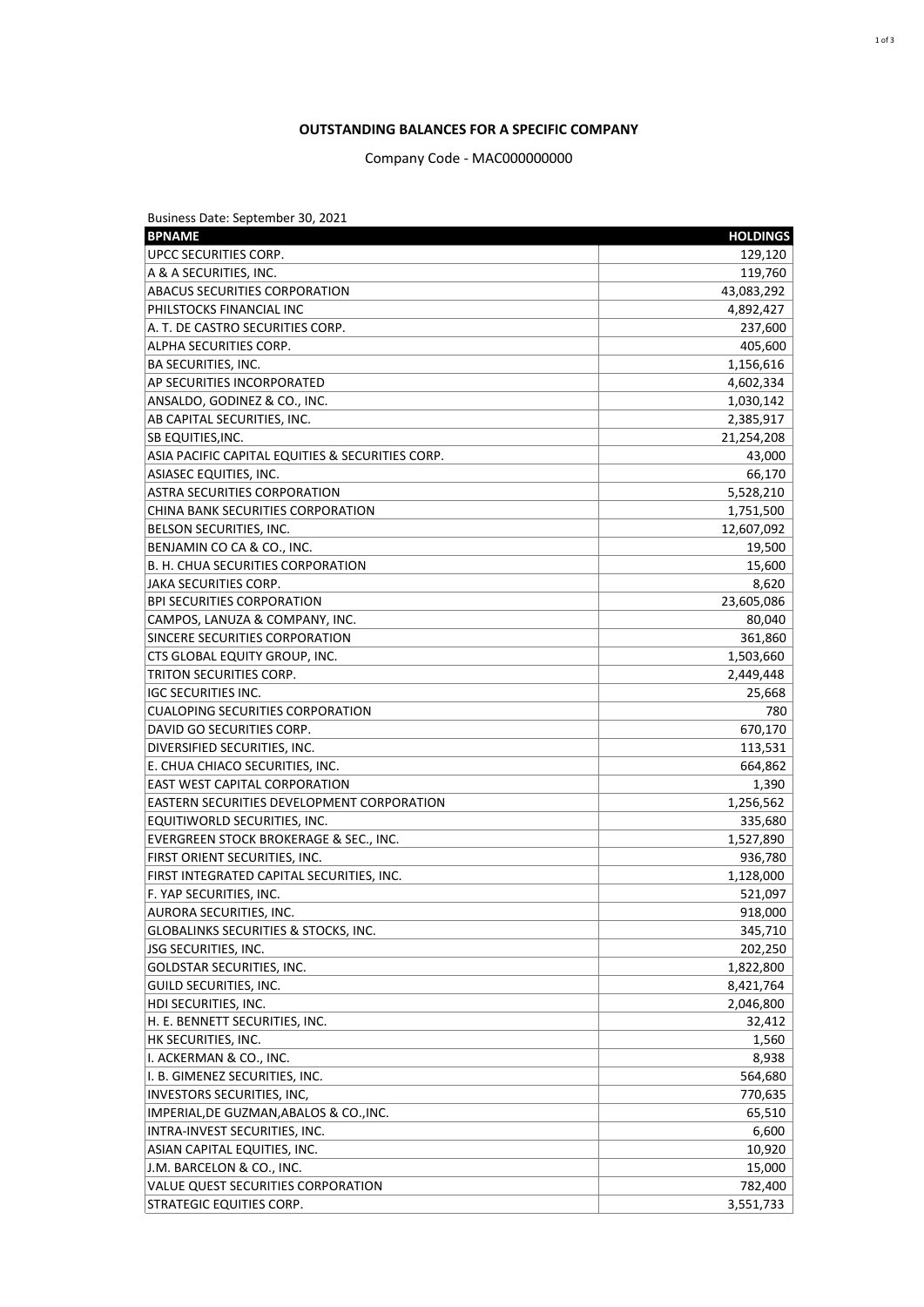| <b>BPNAME</b>                                     | <b>HOLDINGS</b> |
|---------------------------------------------------|-----------------|
| LARRGO SECURITIES CO., INC.                       | 1,056,050       |
| LITONJUA SECURITIES, INC.                         | 1,300           |
| LOPEZ, LOCSIN, LEDESMA & CO., INC.                | 12,000          |
| LUCKY SECURITIES, INC.                            | 1,164,280       |
| LUYS SECURITIES COMPANY, INC.                     | 61,200          |
| <b>MANDARIN SECURITIES CORPORATION</b>            | 739,780         |
| COL Financial Group, Inc.                         | 93,962,300      |
| DA MARKET SECURITIES, INC.                        | 183,000         |
| MERCANTILE SECURITIES CORP.                       | 31,200          |
| MERIDIAN SECURITIES, INC.                         | 348,660         |
| MDR SECURITIES, INC.                              | 1,007,260       |
| REGIS PARTNERS, INC.                              | 325,840         |
| MOUNT PEAK SECURITIES, INC.                       | 17,064          |
| NEW WORLD SECURITIES CO., INC.                    | 591,280         |
| OPTIMUM SECURITIES CORPORATION                    | 150,110         |
| RCBC SECURITIES, INC.                             | 1,487,250       |
| PAN ASIA SECURITIES CORP.                         | 12,831,452      |
| PAPA SECURITIES CORPORATION                       | 1,054,744       |
| MAYBANK ATR KIM ENG SECURITIES, INC.              | 5,500,864       |
| PLATINUM SECURITIES, INC.                         | 13,170          |
| PNB SECURITIES, INC.                              | 2,460,106       |
| PREMIUM SECURITIES, INC.                          | 27,460          |
| SALISBURY BKT SECURITIES CORPORATION              | 1,553,540       |
| QUALITY INVESTMENTS & SECURITIES CORPORATION      | 1,519,050       |
| R & L INVESTMENTS, INC.                           | 4,560           |
| ALAKOR SECURITIES CORPORATION                     | 4,000           |
| R. COYIUTO SECURITIES, INC.                       | 317,757         |
| REGINA CAPITAL DEVELOPMENT CORPORATION            | 1,255,110       |
| R. NUBLA SECURITIES, INC.                         | 3,204,868       |
| AAA SOUTHEAST EQUITIES, INCORPORATED              | 1,980,890       |
| R. S. LIM & CO., INC.                             | 151,274         |
| RTG & COMPANY, INC.                               | 151,752         |
| S.J. ROXAS & CO., INC.                            | 58,035          |
| SECURITIES SPECIALISTS, INC.                      | 41,861          |
| FIDELITY SECURITIES, INC.                         | 272,420         |
| SUMMIT SECURITIES, INC.                           | 885,476         |
| STANDARD SECURITIES CORPORATION                   | 480,730         |
| TANSENGCO & CO., INC.                             | 492,826         |
| THE FIRST RESOURCES MANAGEMENT & SECURITIES CORP. | 1,114,070       |
| TOWER SECURITIES, INC.                            | 2,507,316       |
| UCPB SECURITIES, INC.                             | 151,460         |
| UOB KAY HIAN SECURITIES (PHILS.), INC.            | 312,000         |
| VENTURE SECURITIES, INC.                          | 30,220          |
| FIRST METRO SECURITIES BROKERAGE CORP.            | 25,840,045      |
| WEALTH SECURITIES, INC.                           | 11,143,857      |
| WESTLINK GLOBAL EQUITIES, INC.                    | 239,050         |
| BERNAD SECURITIES, INC.                           | 1,548,650       |
| WONG SECURITIES CORPORATION                       | 18,000          |
| YAO & ZIALCITA, INC.                              | 411,402         |
| YU & COMPANY, INC.                                | 412,300         |
| <b>BDO SECURITIES CORPORATION</b>                 | 44,045,518      |
| EAGLE EQUITIES, INC.                              | 518,960         |
| GOLDEN TOWER SECURITIES & HOLDINGS, INC.          | 117,022         |
| SOLAR SECURITIES, INC.                            | 2,471,280       |
| G.D. TAN & COMPANY, INC.                          | 344,810         |
| CLSA PHILIPPINES, INC.                            | 428             |
| PHILIPPINE EQUITY PARTNERS, INC.                  | 8,529,114       |
| UNICAPITAL SECURITIES INC.                        | 2,980,896       |
| SunSecurities, Inc.                               | 313,888         |
| ARMSTRONG SECURITIES, INC.                        | 17,940          |
| TIMSON SECURITIES, INC.                           | 1,614,472       |